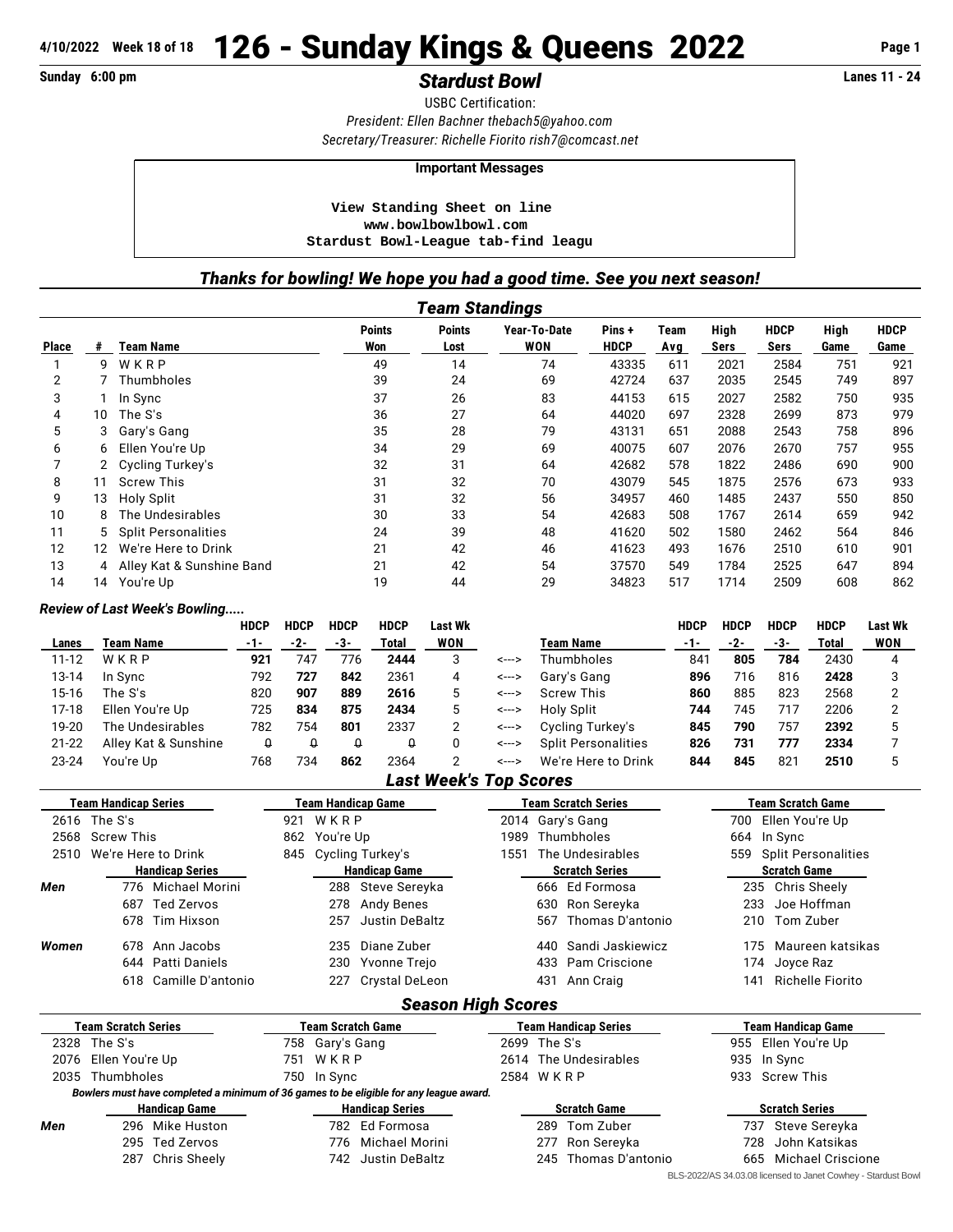# *Season High Scores - Continued*

| Women | 316 Joyce Raz    | 688 Krissy Midland | 210 Richelle Fiorito  | 521 Diane Zuber      |
|-------|------------------|--------------------|-----------------------|----------------------|
|       | 269 Yvonne Trejo | 686 Michelle Lee   | 193 Pam Criscione     | 475 Ann Craig        |
|       | 257 Karen Mezera | 686 Nikki Morini   | 186 Camille D'antonio | 466 Sandi Jaskiewicz |
|       |                  | 681 Laura Ergeman  | 186 Maureen katsikas  |                      |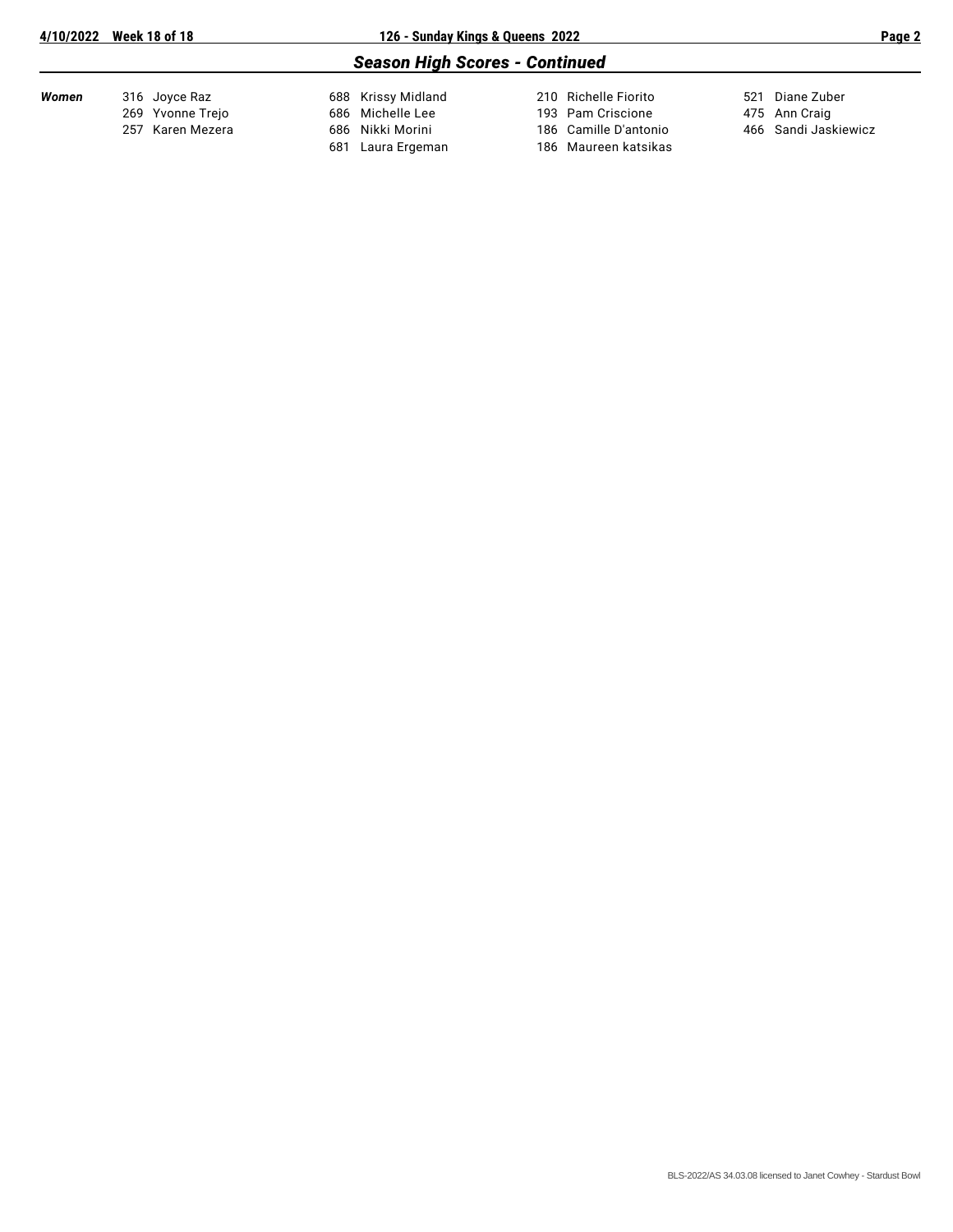**4/10/2022 Week 18 of 18 126 - Sunday Kings & Queens 2022 Page 3**

| <b>Individual High Averages</b> |                                               |     |                     |                            |    |       |       |      |                  |              |               |                     |                     |
|---------------------------------|-----------------------------------------------|-----|---------------------|----------------------------|----|-------|-------|------|------------------|--------------|---------------|---------------------|---------------------|
| Men<br>Women                    | 216.54<br>Ed Formosa<br>151.82<br>Diane Zuber |     | 204.69<br>144.91    | Steve Sereyka<br>Ann Craig |    |       |       |      | 203.78<br>144.59 | Tom Zuber    | Pam Criscione |                     |                     |
|                                 |                                               |     | <b>Team Rosters</b> |                            |    |       |       |      |                  |              |               |                     |                     |
| ID#                             | Name                                          | Avg | <b>HDCP</b>         | Pins Gms                   |    | $-1-$ | $-2-$ | -3-  | Total            | High<br>Game | High<br>Sers  | <b>HDCP</b><br>Game | <b>HDCP</b><br>Sers |
| 1 - In Sync                     |                                               |     |                     |                            |    |       |       |      |                  |              |               |                     |                     |
| 183                             | Alice Formosa                                 | 119 | 72                  | 6475                       | 54 | 95    | 97    | 100  | 292              | 171          | 419           | 249                 | 653                 |
| 182                             | Karen Mezera                                  | 130 | 63                  | 7073                       | 54 | 130   | 93    | 117  | 340              | 170          | 459           | 257                 | 669                 |
| 184                             | John Mezera                                   | 150 | 45                  | 8118                       | 54 | 165   | 163   | 201  | 529              | 235          | 543           | 284                 | 703                 |
|                                 | 185 Ed Formosa                                | 216 | 0                   | 11693                      | 54 | 224   | 196   | 246  | 666              | 288          | 782           | 288                 | 782                 |
|                                 | 2 - Cycling Turkey's                          |     |                     |                            |    |       |       |      |                  |              |               |                     |                     |
|                                 | 186 Joyce Raz                                 | 139 | 54                  | 7099                       | 51 | 174   | 138   | 116  | 428              | 247          | 507           | 316                 | 714                 |
| 187                             | Sandi Jaskiewicz                              | 136 | 57                  | 7355                       | 54 | 150   | 149   | 141  | 440              | 183          | 466           | 245                 | 652                 |
| 188                             | Roman Jaskiewicz                              | 125 | 67                  | 6790                       | 54 | 130   | 135   | 116  | 381              | 183          | 461           | 253                 | 671                 |
| 189                             | Jon Raz                                       | 178 | 19                  | 9657                       | 54 | 192   | 169   | 185  | 546              | 227          | 599           | 247                 | 675                 |
| 3 - Gary's Gang                 |                                               |     |                     |                            |    |       |       |      |                  |              |               |                     |                     |
| 190                             | Diane Zuber                                   | 151 | 44                  | 7743                       | 51 | 191   | 163   | 129  | 483              | 199          | 521           | 248                 | 659                 |
| 191                             | Pam Criscione                                 | 144 | 50                  | 7808                       | 54 | 138   | 125   | 170  | 433              | 193          | 496           | 244                 | 658                 |
| 192                             | Andy Benes                                    | 153 | 42                  | 8282                       | 54 | 234   | 131   | 169  | 534              | 234          | 534           | 278                 | 668                 |
| 193                             | Tom Zuber                                     | 203 | 0                   | 9170                       | 45 | 195   | 159   | 210  | 564              | 289          | 773           | 290                 | 776                 |
|                                 | 4 - Alley Kat & Sunshine Band                 |     |                     |                            |    |       |       |      |                  |              |               |                     |                     |
| 273                             | <b>Elle Graves</b>                            | 79  | 108                 | 2613                       | 33 | a69   | a69   | a69  | 207              | 123          | 322           | 233                 | 646                 |
| 274                             | <b>Rivers Smyth</b>                           | 91  | 98                  | 3277                       | 36 | a81   | a81   | a81  | 243              | 131          | 321           | 231                 | 649                 |
| 275                             | <b>Michael Criscione</b>                      | 187 | 11                  | 8604                       | 46 | a177  | a177  | a177 | 531              | 240          | 665           | 252                 | 704                 |
| 276                             | John Katsikas                                 | 192 | 7                   | 9255                       | 48 | a182  | a182  | a182 | 546              | 268          | 728           | 280                 | 767                 |
|                                 | 5 - Split Personalities                       |     |                     |                            |    |       |       |      |                  |              |               |                     |                     |
| 277                             | Becky Katsikas                                | 125 | 67                  | 6035                       | 48 | 127   | 108   | 129  | 364              | 163          | 425           | 230                 | 656                 |
| 278                             | <b>Patti Daniels</b>                          | 118 | 73                  | 5332                       | 45 | 142   | 128   | 149  | 419              | 160          | 419           | 240                 | 644                 |
| 279                             | <b>Caroline Stauber</b>                       | 125 | 67                  | 4506                       | 36 | a115  | a115  | a115 | 345              | 162          | 463           | 228                 | 661                 |
| 280                             | Maureen katsikas                              | 134 | 59                  | 6841                       | 51 | 175   | 113   | 117  | 405              | 186          | 438           | 244                 | 618                 |
|                                 | 6 - Ellen You're Up                           |     |                     |                            |    |       |       |      |                  |              |               |                     |                     |
| 94                              | Ellen Bachner                                 | 127 | 65                  | 6873                       | 54 | 131   | 115   | 130  | 376              | 165          | 424           | 231                 | 625                 |
| 281                             | Justin DeBaltz                                | 165 | 31                  | 5959                       | 36 | 121   | 219   | 224  | 564              | 243          | 619           | 284                 | 742                 |
| 148                             | <b>Tom Gallagher</b>                          | 161 | 35                  | 8213                       | 51 | 154   | 181   | 202  | 537              | 205          | 568           | 250                 | 688                 |
|                                 | 282 Brad Woosley                              | 154 | 41                  | 5552                       | 36 | a144  | a144  | a144 | 432              | 220          | 550           | 261                 | 673                 |
|                                 | 7 - Thumbholes                                |     |                     |                            |    |       |       |      |                  |              |               |                     |                     |
| 111                             | Mike Huston                                   | 179 | 18                  | 7008                       | 39 | 181   | 173   | 147  | 501              | 276          | 610           | 296                 | 670                 |
|                                 | 82 Richelle Fiorito                           | 128 | 64                  | 6922                       | 54 | 141   | 99    | 125  | 365              | 210          | 449           | 260                 | 644                 |
|                                 | 83 Phil Davis                                 | 157 | 38                  | 7546                       | 48 | 160   | 180   | 183  | 523              | 211          | 572           | 256                 | 728                 |
|                                 | 76 Tim Hixson                                 | 173 | 24                  | 8840                       | 51 | 212   | 206   | 182  | 600              | 220          | 600           | 246                 | 678                 |
|                                 | 8 - The Undesirables                          |     |                     |                            |    |       |       |      |                  |              |               |                     |                     |
| 239                             | Ericka Criscione                              | 74  | 113                 | 2691                       | 36 | 68    | 76    | 84   | 228              | 120          | 263           | 239                 | 614                 |
| 240                             | <b>Brian Lueders</b>                          | 130 | 63                  | 5090                       | 39 | 103   | 118   | 99   | 320              | 177          | 466           | 241                 | 658                 |
|                                 | 241 Ted Zervos                                | 152 | 43                  | 8241                       | 54 | 194   | 177   | 181  | 552              | 244          | 564           | 295                 | 717                 |
|                                 | 238 Gary Criscione                            | 152 | 43                  | 8241                       | 54 | 155   | 121   | 175  | 451              | 206          | 533           | 253                 | 686                 |
| 9 - W K R P                     |                                               |     |                     |                            |    |       |       |      |                  |              |               |                     |                     |
| 28                              | Camille D'antonio                             | 124 | 68                  | 6745                       | 54 | 141   | 140   | 133  | 414              | 186          | 414           | 256                 | 626                 |
| 130                             | Joe Hoffman                                   | 156 | 39                  | 7966                       | 51 | 233   | 148   | 158  | 539              | 233          | 591           | 274                 | 726                 |
| 29                              | Mike Intavartolo                              | 157 | 38                  | 8493                       | 54 | 155   | 119   | 140  | 414              | 202          | 539           | 244                 | 668                 |
| 30                              | Thomas D'antonio                              | 174 | 23                  | 8896                       | 51 | 222   | 170   | 175  | 567              | 245          | 589           | 271                 | 667                 |
| 10 - The S's                    |                                               |     |                     |                            |    |       |       |      |                  |              |               |                     |                     |
| 283                             | <b>Brandy Sheely</b>                          | 113 | 78                  | 5802                       | 51 | 113   | 95    | 109  | 317              | 164          | 395           | 242                 | 629                 |
| 284                             | <b>Chris Sheely</b>                           | 188 | 10                  | 9621                       | 51 | 174   | 235   | 235  | 644              | 266          | 655           | 287                 | 718                 |
| 285                             | Ron Sereyka                                   | 192 | 7                   | 9239                       | 48 | 214   | 193   | 223  | 630              | 277          | 644           | 287                 | 674                 |
|                                 | 286 Steve Sereyka                             | 204 | 0                   | 10439                      | 51 | 223   | 288   | 226  | 737              | 288          | 737           | 288                 | 745                 |
| 11 - Screw This                 |                                               |     |                     |                            |    |       |       |      |                  |              |               |                     |                     |
| 109                             | Michelle Lee                                  | 118 | 73                  | 6410                       | 54 | 128   | 132   | 102  | 362              | 191          | 455           | 268                 | 686                 |
| 221                             | Dennis Lee                                    | 149 | 45                  | 8068                       | 54 | 156   | 146   | 173  | 475              | 214          | 514           | 269                 | 673                 |
| 232                             | Nikki Morini                                  | 101 | 89                  | 5181                       | 51 | 129   | 116   | 86   | 331              | 155          | 401           | 250                 | 686                 |
| 231                             | Michael Morini                                | 177 | 20                  | 9077                       | 51 | 216   | 260   | 231  | 707              | 260          | 707           | 283                 | 776                 |